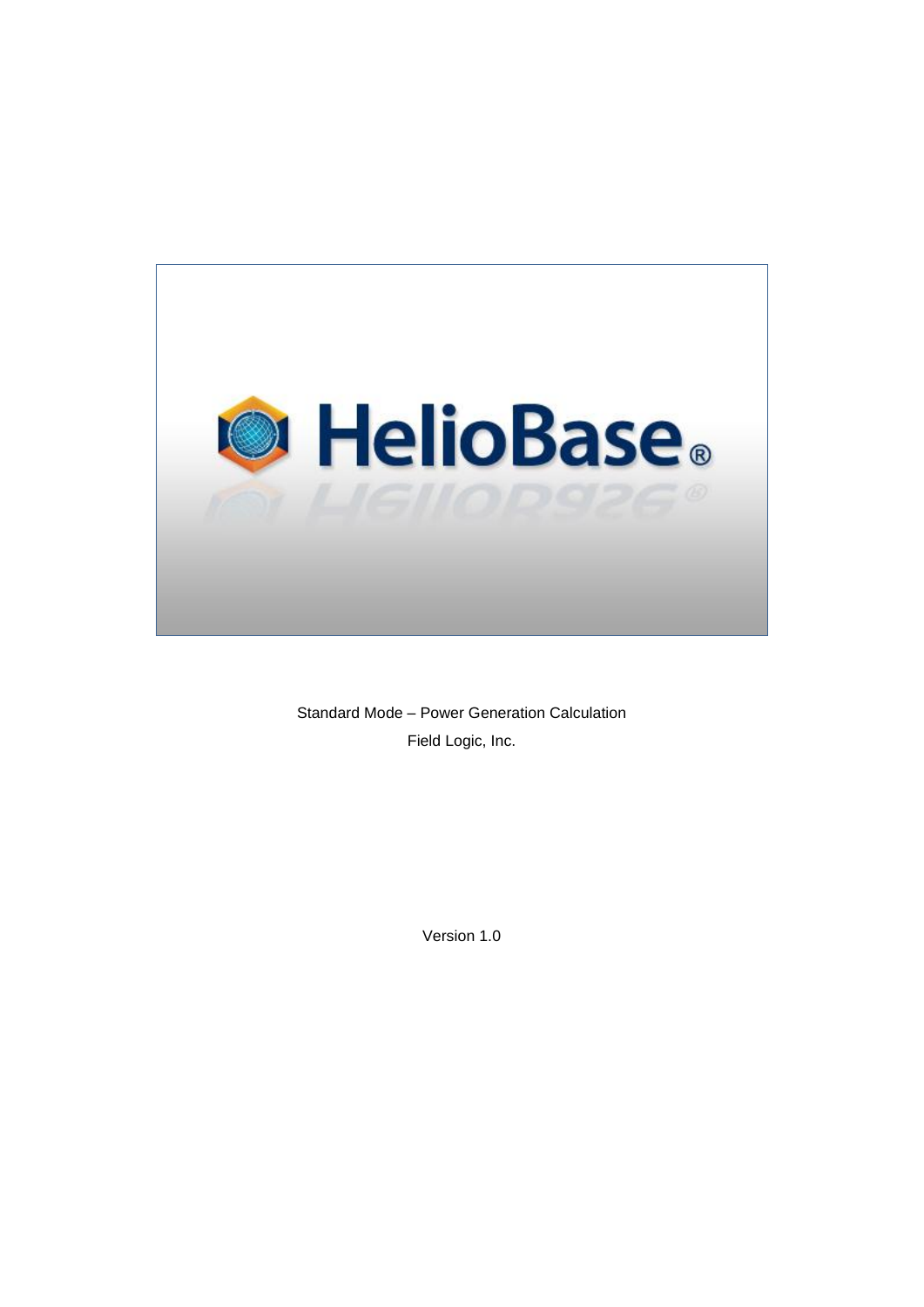# **Contents**

|    | 1.                                                                               |  |
|----|----------------------------------------------------------------------------------|--|
|    |                                                                                  |  |
|    | 2. PV String output power calculation method types and outline 2                 |  |
|    |                                                                                  |  |
|    |                                                                                  |  |
|    |                                                                                  |  |
| З. |                                                                                  |  |
|    | 4.                                                                               |  |
|    |                                                                                  |  |
|    |                                                                                  |  |
|    |                                                                                  |  |
|    | 5. Simulation Using [Monthly Temperature Factor Method (JPEA Method)]  6         |  |
|    |                                                                                  |  |
|    |                                                                                  |  |
|    |                                                                                  |  |
|    | 6. Simulation by Using [PV Module IV Curve Synthetic Method] 7                   |  |
|    |                                                                                  |  |
|    |                                                                                  |  |
|    |                                                                                  |  |
|    |                                                                                  |  |
|    | Record the effective IV curve data of the PV modules in the simulation result  9 |  |
| 7. |                                                                                  |  |
| 8. |                                                                                  |  |
| 9. |                                                                                  |  |
|    |                                                                                  |  |
|    |                                                                                  |  |
|    |                                                                                  |  |
|    |                                                                                  |  |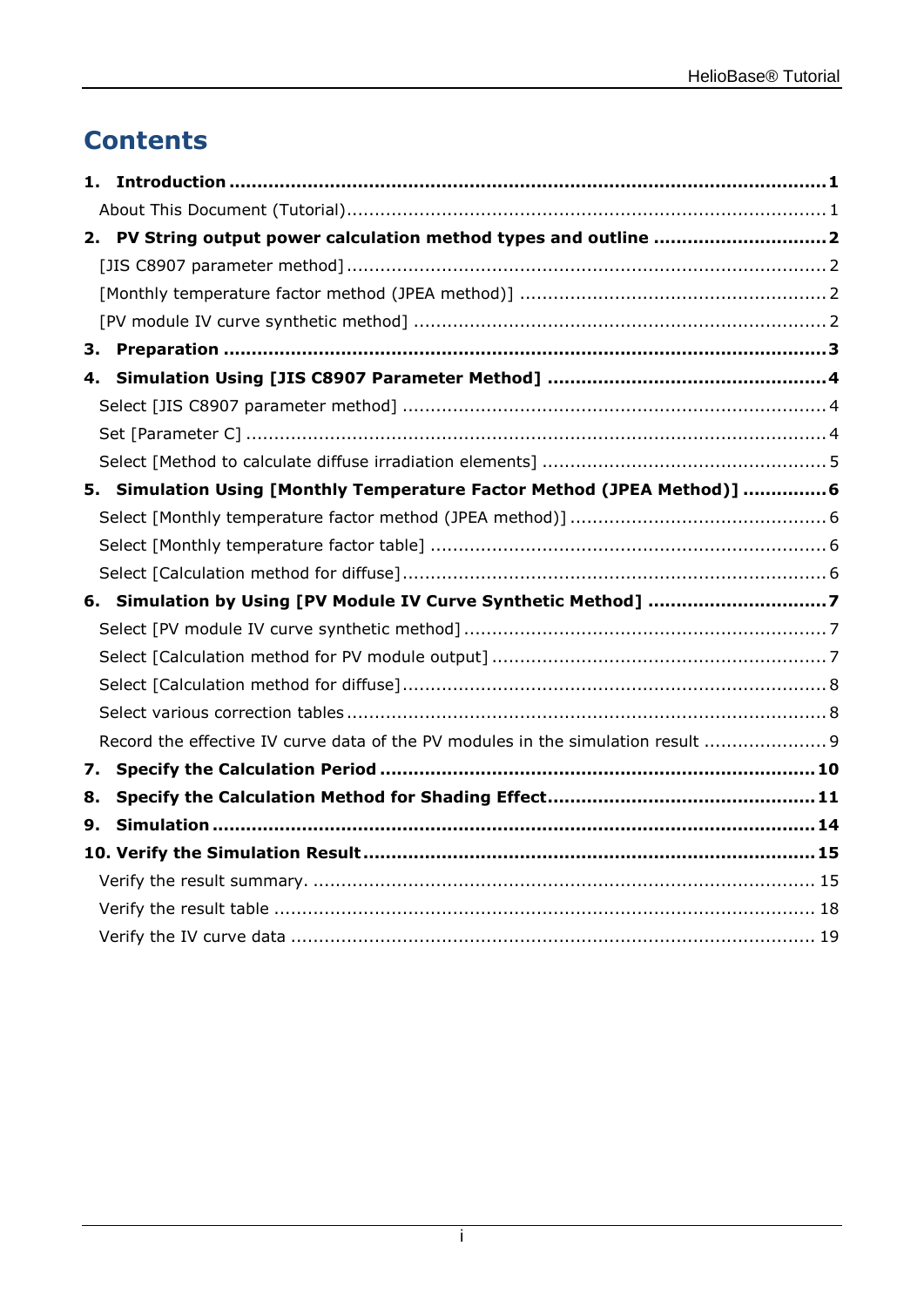# <span id="page-2-0"></span>**1. Introduction**

### <span id="page-2-1"></span>**About This Document (Tutorial)**

*HelioBase®* is an application that predicts the generated output of the photovoltaic system (PV).

In this tutorial, the power is calculated by three different methods using the data generated in the "Standard Mode – Tutorial". Through the operations, the methods used to set the calculation parameters in the output power calculation methods are described.

#### ◇NOTE◇

Data file used:

The following data file is used in this document.

① Tutorial-std.pvx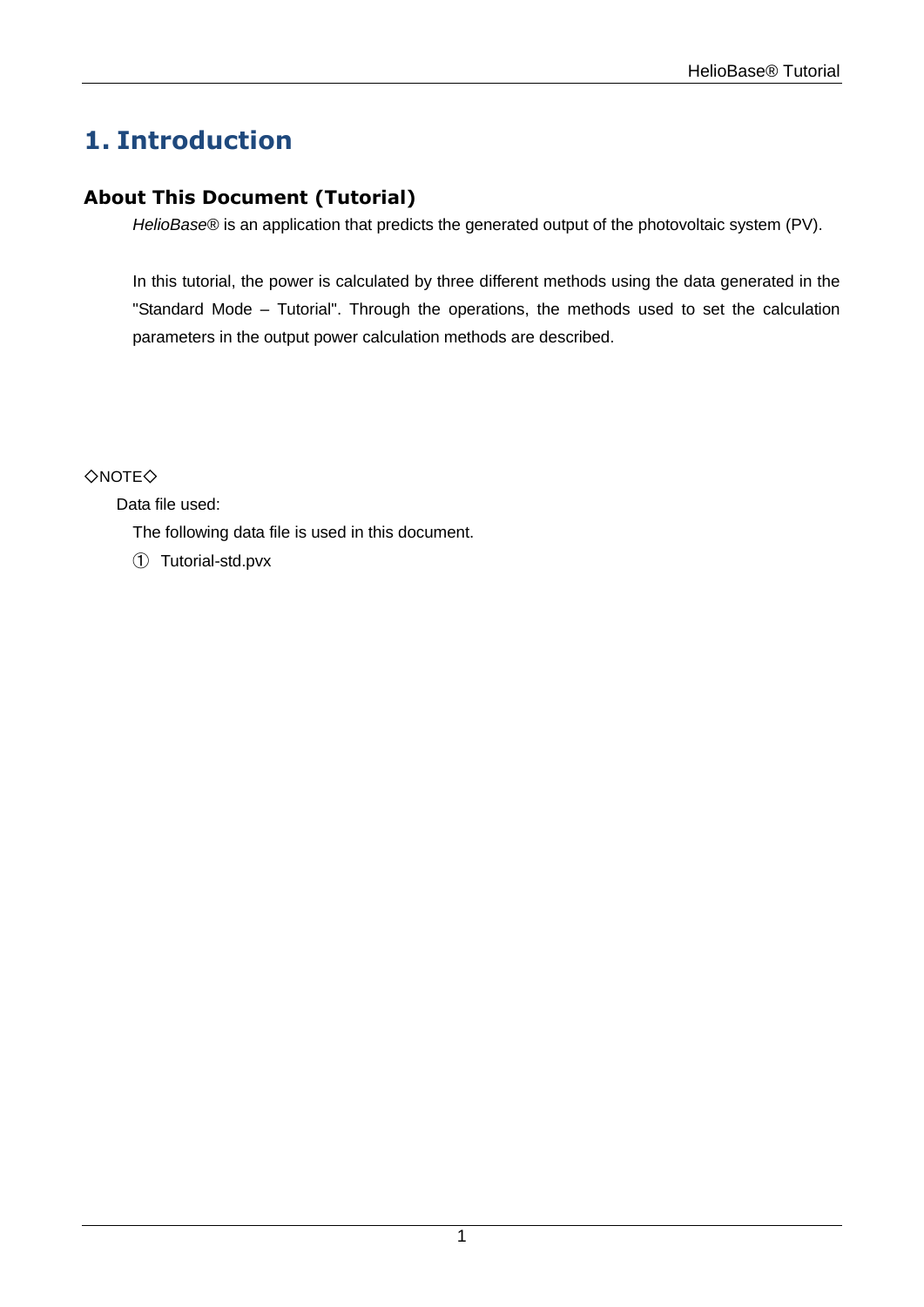# <span id="page-3-0"></span>**2. PV String output power calculation method types**

## **and outline**

In *HelioBase®*, three types of calculation methods can be specified to calculate the PV string output power. Depending on the calculation method, parameters can be changed according to each method. The outline of each calculation method is described here.

### <span id="page-3-1"></span>**[JIS C8907 parameter method]**

This is the default calculation method.

The output power is calculated according to the power generation estimation method of the photo voltaic system specified by JIS C8907. Changing factor used to calculate the PV module temperature for each PV module placement method is allowed.

(The rated values are specified by JIS C8907.)

### <span id="page-3-2"></span>**[Monthly temperature factor method (JPEA method)]**

The PV module temperature can be calculated using the monthly temperature factor specified by JPEA and the output power can be calculated.

### <span id="page-3-3"></span>**[PV module IV curve synthetic method]**

The PV module output power can be calculated from the IV characteristics equation of the PV cell according to the meteorological conditions. Detail conditions can be set, for example, the method to calculate the PV module temperature can be set and various correction coefficients can be specified. Also, output operation points of the PV string, module, and cell string after calculation can be verified.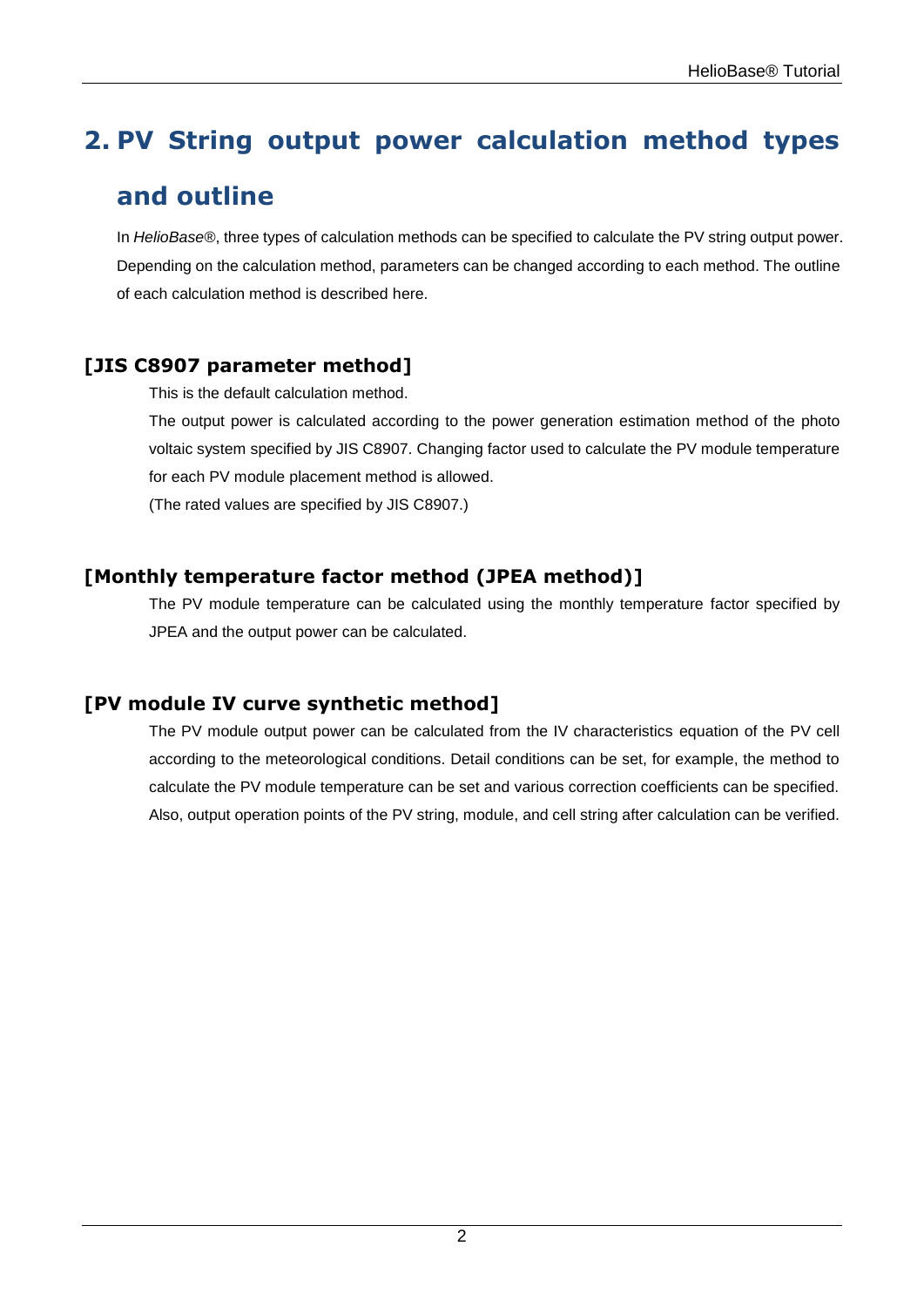## <span id="page-4-0"></span>**3. Preparation**

Open the PVX file used in the "Standard Mode – Tutorial" and prepare for the simulation.

- ① Start *HeliBase*. From the menu, select [File] [Open]. Open "Tutorial-std.pvx" in the dialog box displayed.
- ② Open [Specification tree] tab.

|  | Location   PV module candidate   3D model   Specification tree |  |
|--|----------------------------------------------------------------|--|

③ Select the calculation result node ([CalcUni 0 <Grid Connected System>...... – Result 1]).



④ Click the [Scratch Results] button.

- ⑤ The previous calculation result is deleted. The following tree is shown.
	- ⊟…www Root0 E-E- CalcUnit0 <Grid Connected System> Tutorial1 ........ Option0 C8907 method, Irradiation is 0 in case shadow, Num. of shadow check ---- Params0 Khd:0.97 Kpa:0.97 Kpm:0.94 -- PVString1 ID=2 sn=10 Vpmax=477.0V P=900.0W Area=10.54m2 i.....∎■ PVString2 ID=3 sn=10 Vpmax=477.0V P=900.0W Area=10.54m2

Preparation is complete.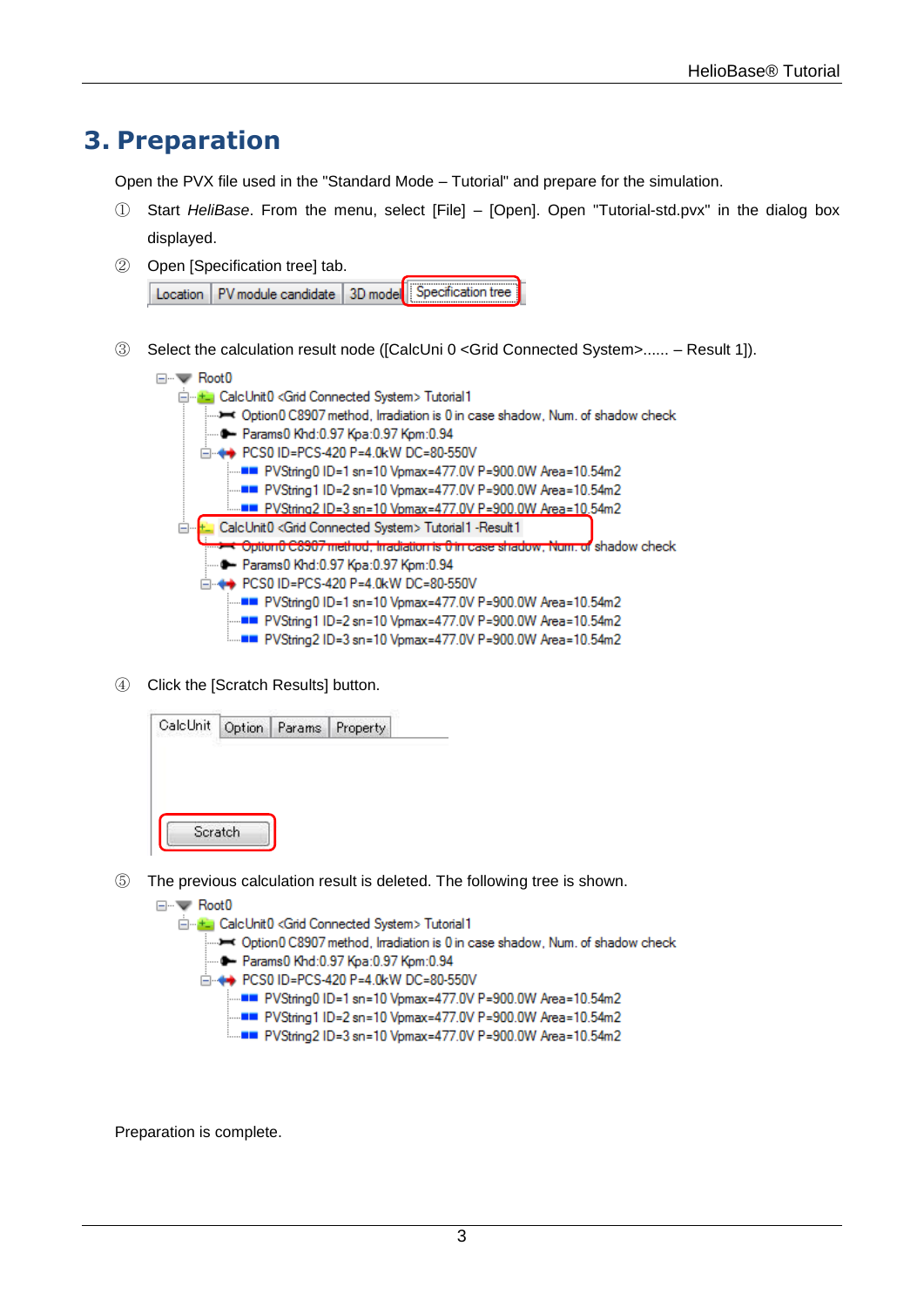## <span id="page-5-0"></span>**4. Simulation Using [JIS C8907 Parameter Method]**

This chapter sets the calculation parameters using [JIS C8907 parameter method].

### <span id="page-5-1"></span>**Select [JIS C8907 parameter method]**

Select [JIS C8907 parameter method] (method to calculate the PV string output power)

① In the tree, click [CalcUnit0] node.



② Open the [Option] tab at the bottom of the screen.



③ Select [JIS C8907 parameter method] in the [Calculation method for PV string] list box.



## <span id="page-5-2"></span>**Set [Parameter C]**

Set [Parameter C] (PV module temperature elevation factor) used for the calculation specified by JIS C8907. JIS C8907 specifies the default values. These values are used in this tutorial. To change the value, change the values shown below.

| Parameter               |      |
|-------------------------|------|
| PV module install, type | C    |
| Array mounter           | 18.4 |
| Roof top 21.5           |      |
| Roof panel with vent.   | 25.4 |

#### ◇NOTE◇

If the parameters are set in [Editing DB] – [Parameters depending on cell type], those parameters (values) are applied first.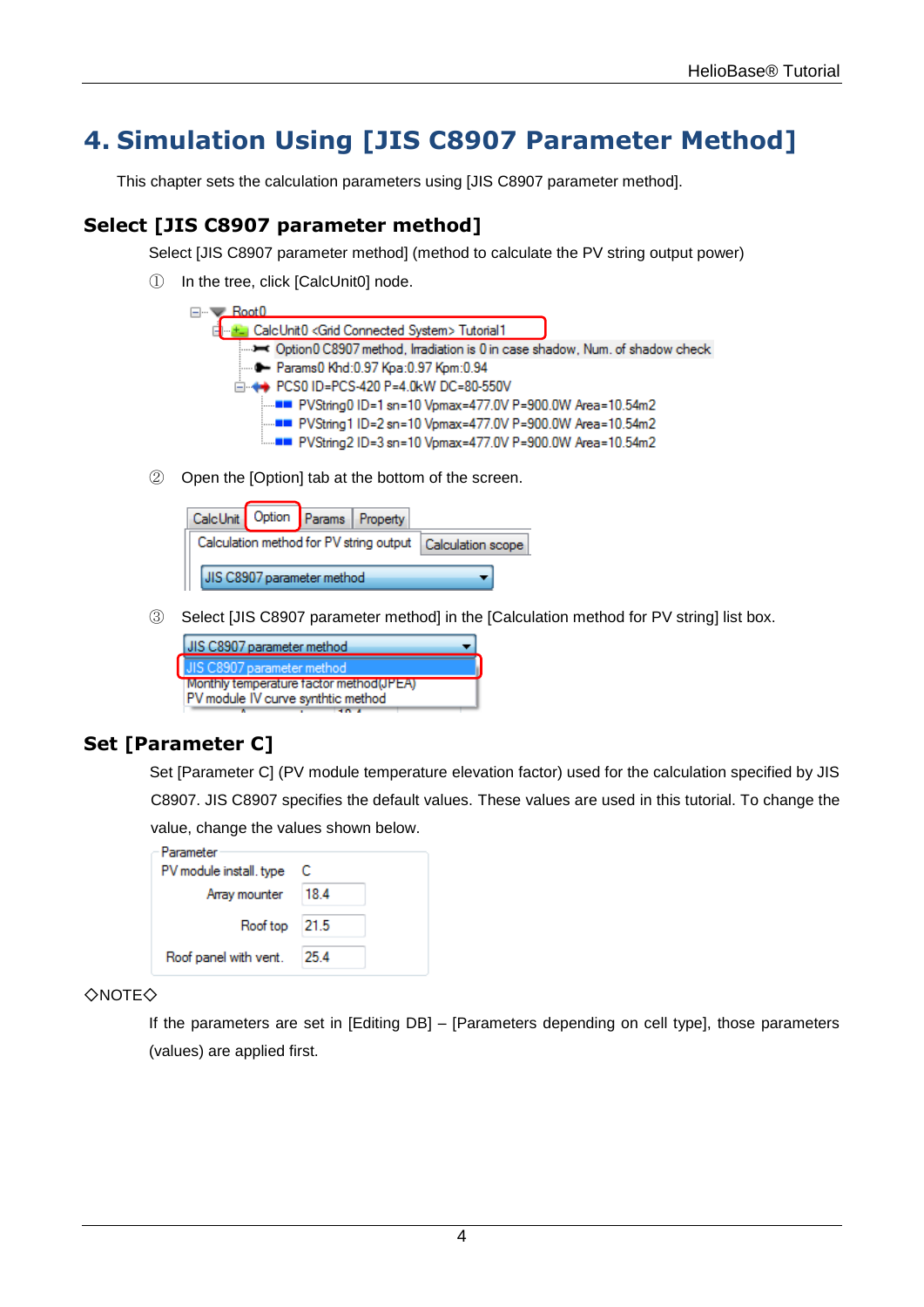### <span id="page-6-0"></span>**Select [Method to calculate diffuse irradiation elements]**

Select [Method to calculate diffuse irradiation elements]. In this tutorial, [Perez model method] (default) is selected.

| Calculation method for diffuse             |
|--------------------------------------------|
| Perez model method                         |
| Isotropic model method<br>Hav model method |
| Perez model method                         |

#### ◇NOTE◇

[Method to calculate diffuse irradiation elements] and calculation methods that can be selected

Specify the method to calculate the inclined surface diffuse irradiation elements for the PV placement plane.

The following three calculation methods can be selected:

[Isotropic model method]

Calculate the diffuse irradiation elements using the Isotropic model.

[Hay model method]

Calculate the diffuse irradiation elements using the Hay model.

[Perez model method]

Default. Calculate the diffuse irradiation elements using the Perez model.

After setting above, click the [Update] button. Go to Chapter 7.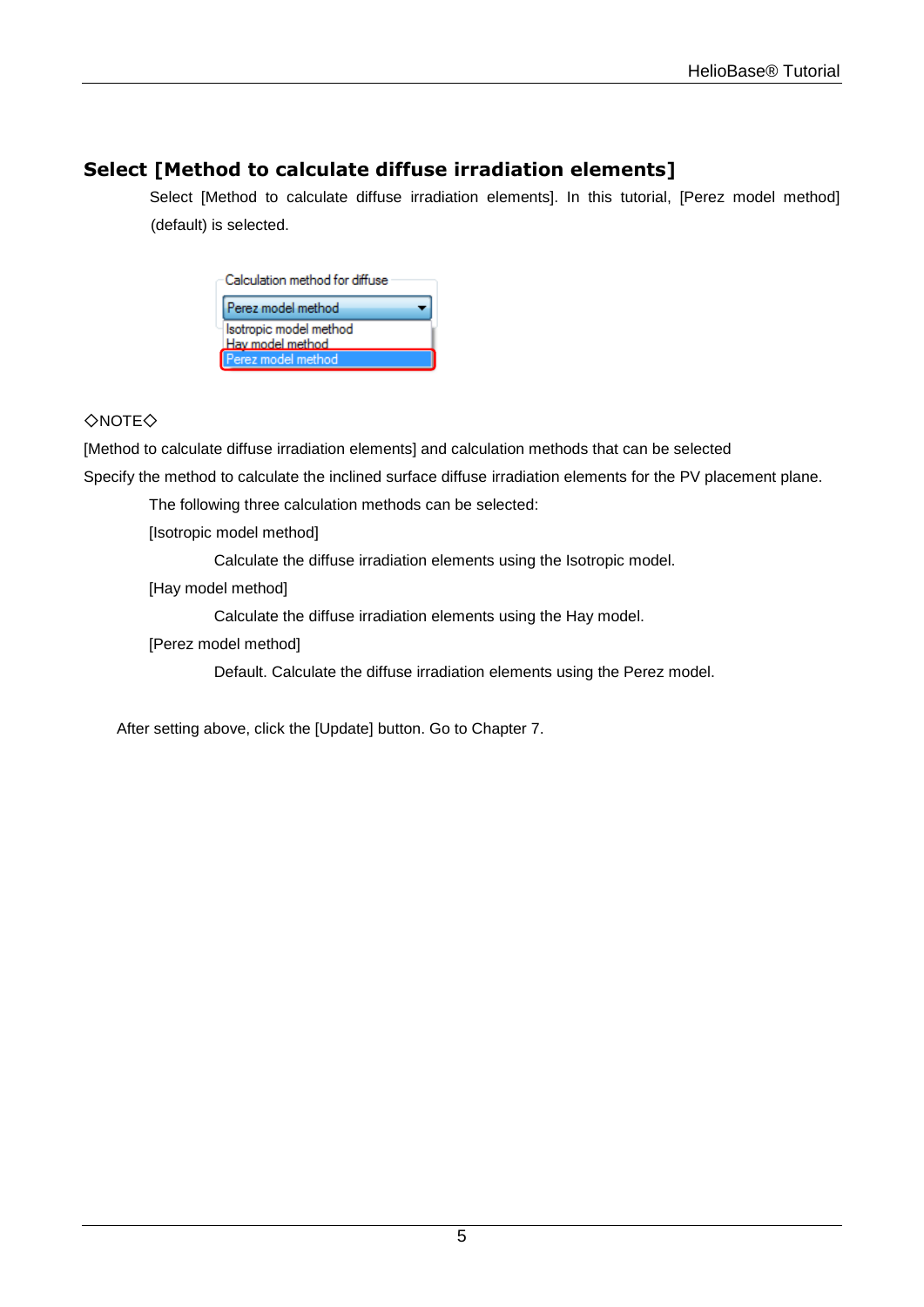# <span id="page-7-0"></span>**5. Simulation Using [Monthly Temperature Factor**

## **Method (JPEA Method)]**

This chapter sets the calculation parameters using [Monthly temperature factor method (JPEA method)].

### <span id="page-7-1"></span>**Select [Monthly temperature factor method (JPEA method)]**

Select [Monthly temperature factor method (JPEA method)] (method to calculate the PV string output power).

- ① In the tree, click [CalcUnit0] node.
- ② Open the [Option] tab at the bottom of the screen.
- ③ Select [Monthly temperature factor method (JPEA method)] in the [Calculation method for PV string output] list box.

| UIS C8907 parameter method                 |  |
|--------------------------------------------|--|
| LIIS C8907 parameter method.               |  |
| Monthly temperature factor method(JPEA)    |  |
| <b>PV</b> module IV curve synthetic method |  |

### <span id="page-7-2"></span>**Select [Monthly temperature factor table]**

Select the table that specifies the monthly temperature factor.

The table (-/JPEA) specified by JPEA as the default has been selected. This tutorial uses this table (default).

| - Monthly temperature factor table : |  |
|--------------------------------------|--|
| $\sim$ / JPEA                        |  |

### <span id="page-7-3"></span>**Select [Calculation method for diffuse]**

Select [Calculation method for diffuse]. In this tutorial, select [Perez model method] (default).

After setting above, click the [Update] button. Go to Chapter 7.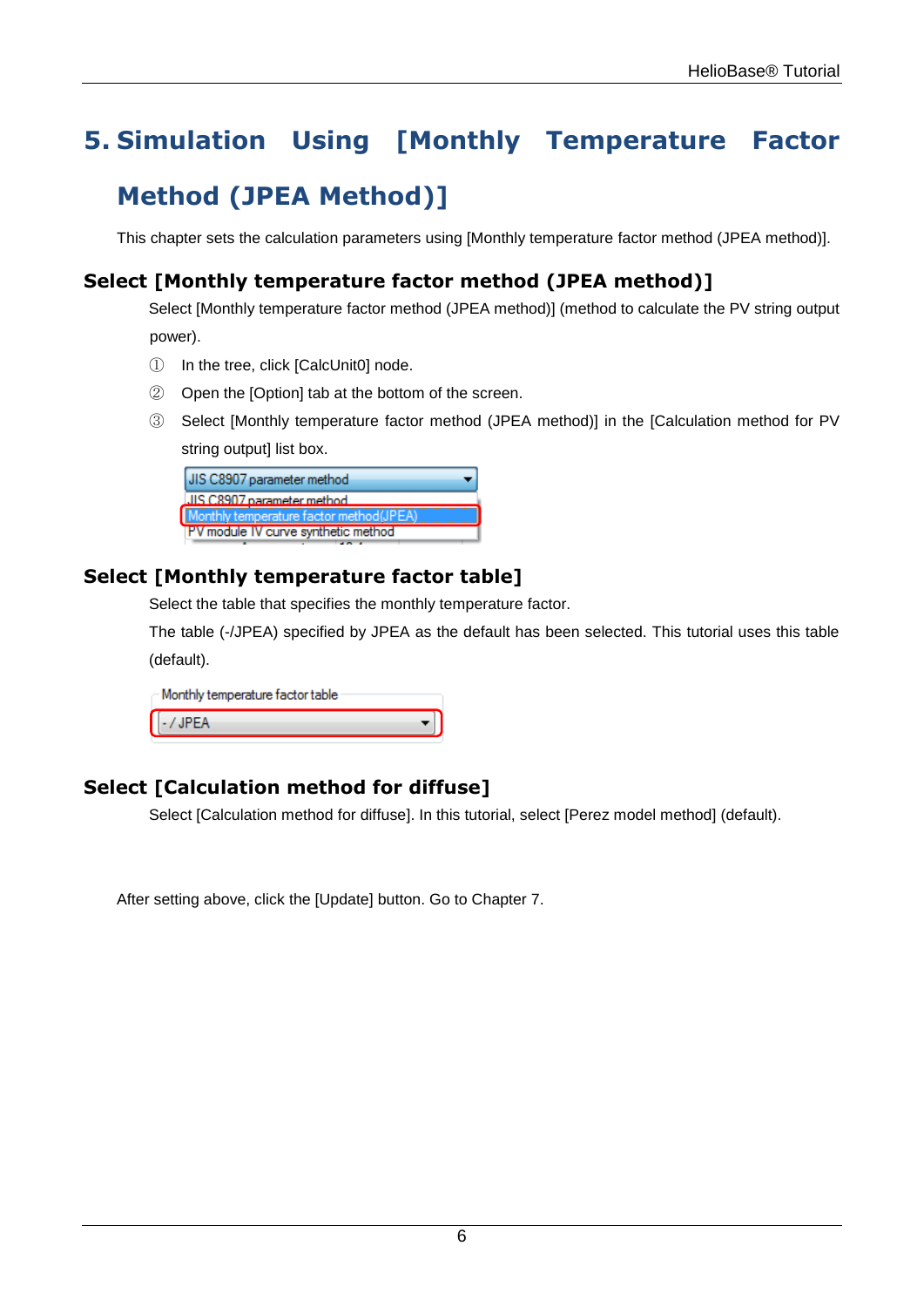# <span id="page-8-0"></span>**6. Simulation by Using [PV Module IV Curve Synthetic**

# **Method]**

This chapter sets the calculation parameters using [PV module IC curve synthetic method].

## <span id="page-8-1"></span>**Select [PV module IV curve synthetic method]**

Select [PV module IV curve synthetic method] (method to calculate the PV string output power).

- ① In the tree, click [CalcUnit0] node.
- ② Open the [Option] tab at the bottom of the screen.
- ③ Select [PV module IV curve synthetic method] in the [Calculation method for PV string output] list box.

### <span id="page-8-2"></span>**Select [Calculation method for PV module output]**

Select [Calculation method for PV module output]. In this tutorial, select [JIS C8907 weighted average temp. method].

Calculation method for PV module output JIS C8907 weighted average temp, method Sandia method JIS C8907 with wind temp\_method Sharp method

#### ◇NOTE◇

Calculation methods that can be selected in [Calculation method for PV module output]

The following three calculation methods can be selected:

[JIS C8907 weighted average temp. method]

Calculate the temperature by [JIS C8907 weighted average temp. method] specified by JIS C8907.

[Parameter C] (JIS C8907 weighted average temp. method) can be set.

[JIS C8907 with wind temp.method]

Calculate the temperature by [JIS C8907 wind temp. method] specified by JIS C8907.

[Parameters A, B] (JIS C8907 weighted average temp. method) can be set.

[Sandia method]

Calculate the temperature by [Sandia method].

[Parameters A, B, C, D] can be set.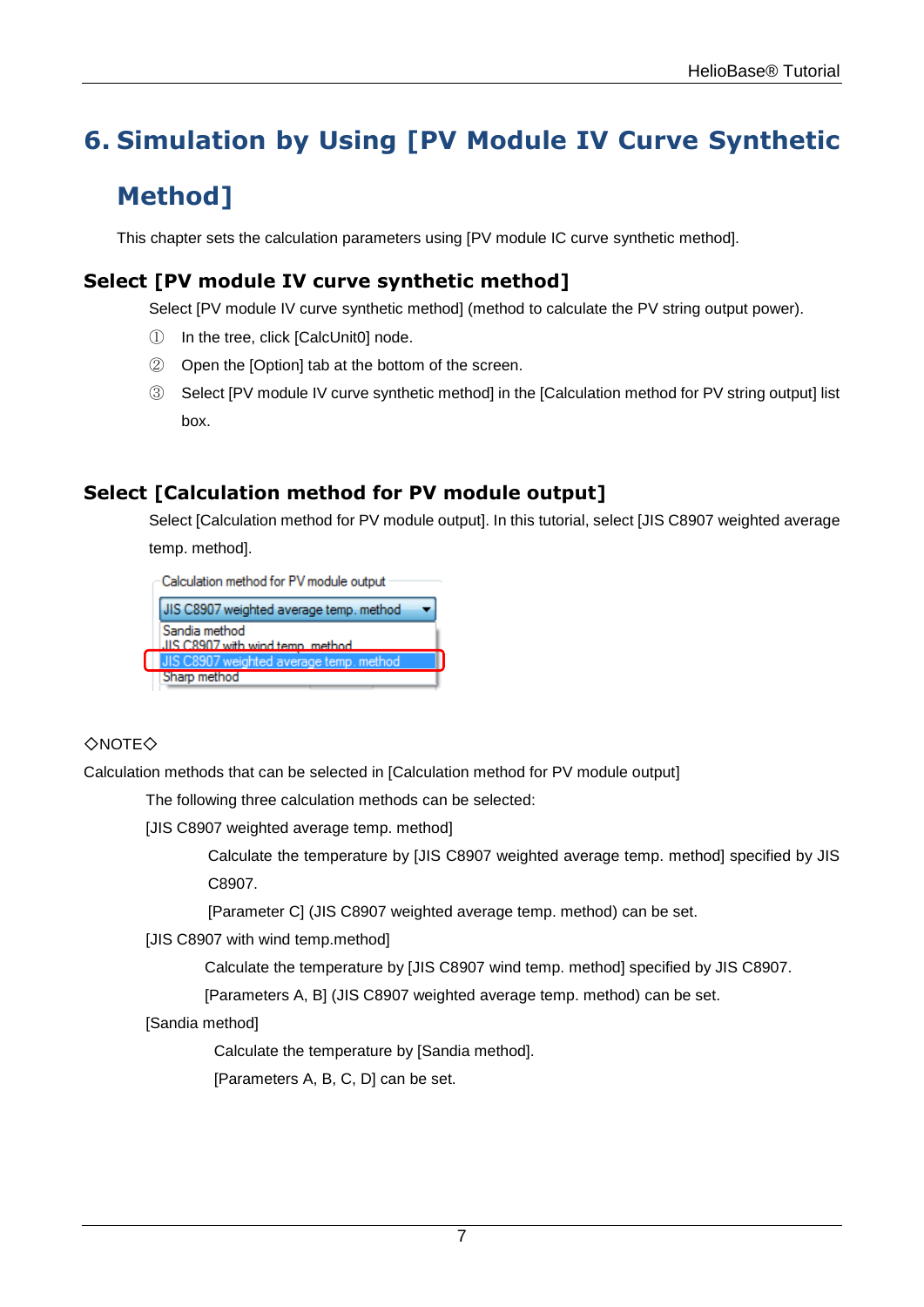### <span id="page-9-0"></span>**Select [Calculation method for diffuse]**

Select [Calculation method for diffuse]. In this tutorial, [Perez model method] is selected.

### <span id="page-9-1"></span>**Select various correction tables**

Select various correction tables. In this tutorial, select [-/-] (default) in all tables.

| Low irradiance table |                                    |
|----------------------|------------------------------------|
|                      |                                    |
|                      |                                    |
|                      |                                    |
|                      | Spectrum characteristic tables     |
|                      |                                    |
|                      | Incident angle depend. char. table |
|                      |                                    |
| Diode IV curve table |                                    |
| <b>Bypass</b>        |                                    |
| Blocking             |                                    |

◇NOTE◇

Various correction tables

Low irradiance table

Shows the ratio of the power generation contributing irradiation to the irradiation intensity. Spectrum characteristic tables

Shows the effect of air mass to the irradiation intensity.

Incident angle depend char. table

Shows the effect of the incident angle of the light to the irradiation intensity.

Diode IV curve tables

Bypass

Shows the IV characteristics of the bypass diode.

Blocking

Shows the IV characteristics of the blocking diode.

To change the various correction tables, the data for each table must be entered in the [DB Edit] tab screen in advance.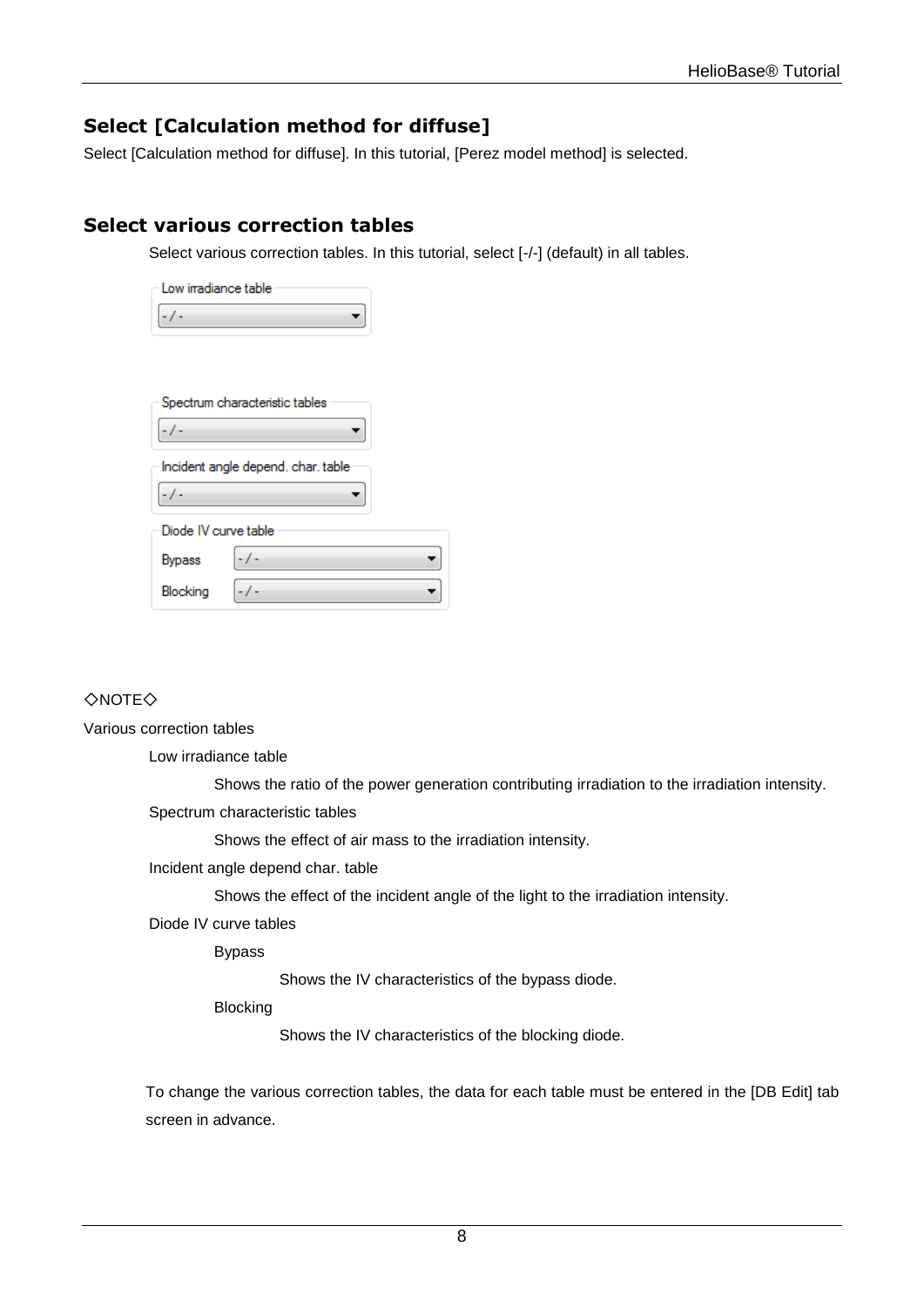## <span id="page-10-0"></span>**Record the effective IV curve data of the PV modules in the simulation result**

The following data can be recorded in the simulation result:

- IV curve of each PV module
- Operating point

In this tutorial, the IV curve is recorded.

Place a checkmark in the [Save with IV curve Information] check box.

| Save with IV curve information |  |
|--------------------------------|--|
| Calculation method for diffuse |  |
| Perez model method             |  |

After setting above, click the [Apply] button. Go to Chapter 7.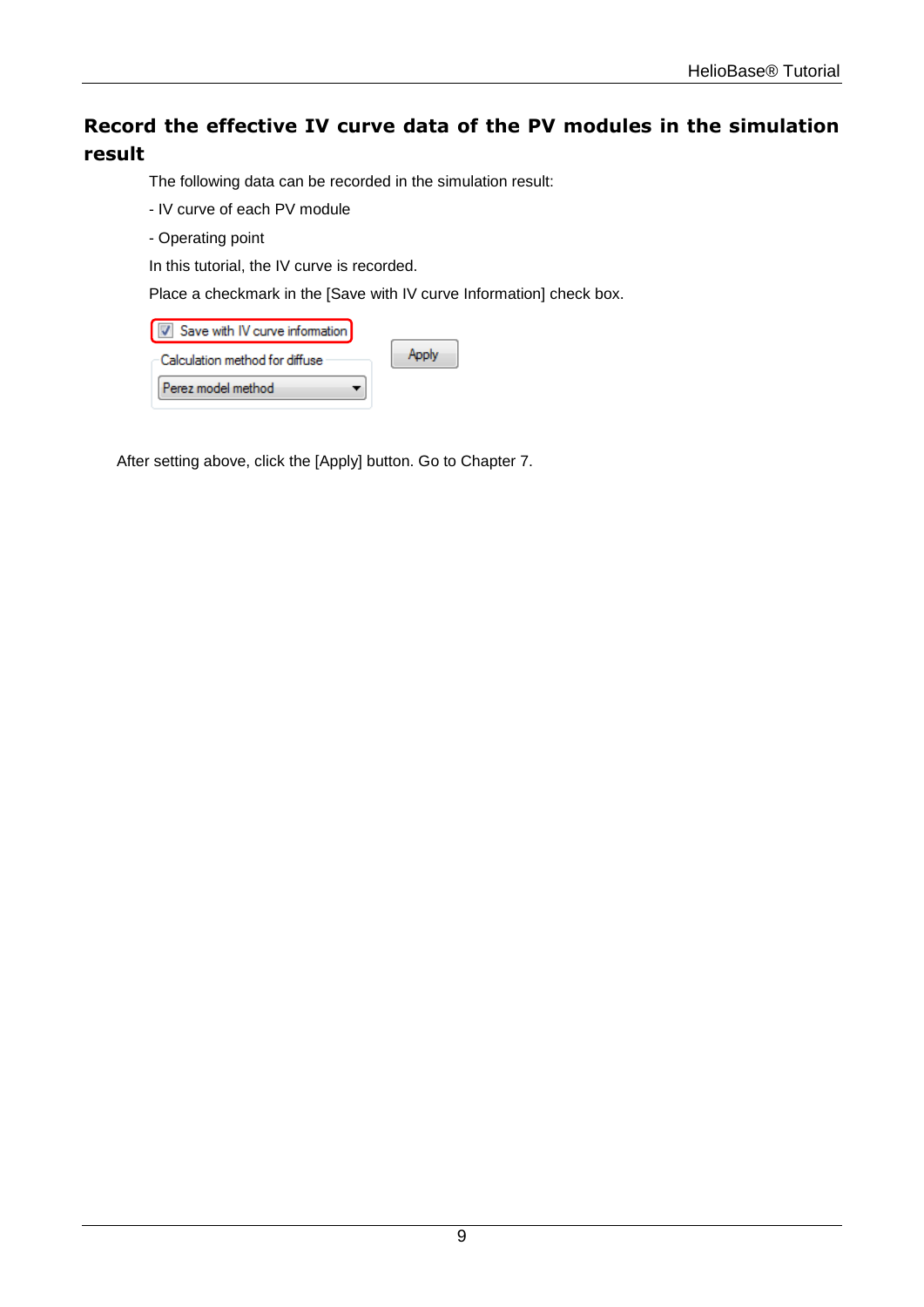# <span id="page-11-0"></span>**7. Specify the Calculation Period**

Specify the period of simulation.

In this tutorial, the simulation is done during the default period.

Default period: 01:00 – 24:00, 1/1 – 12/31

To change the period, do the following:

① Open the [Calculation scope] tab.



- ② Enter the simulation period in the [Calculation scope] box.
- ③ Click the [Apply] button.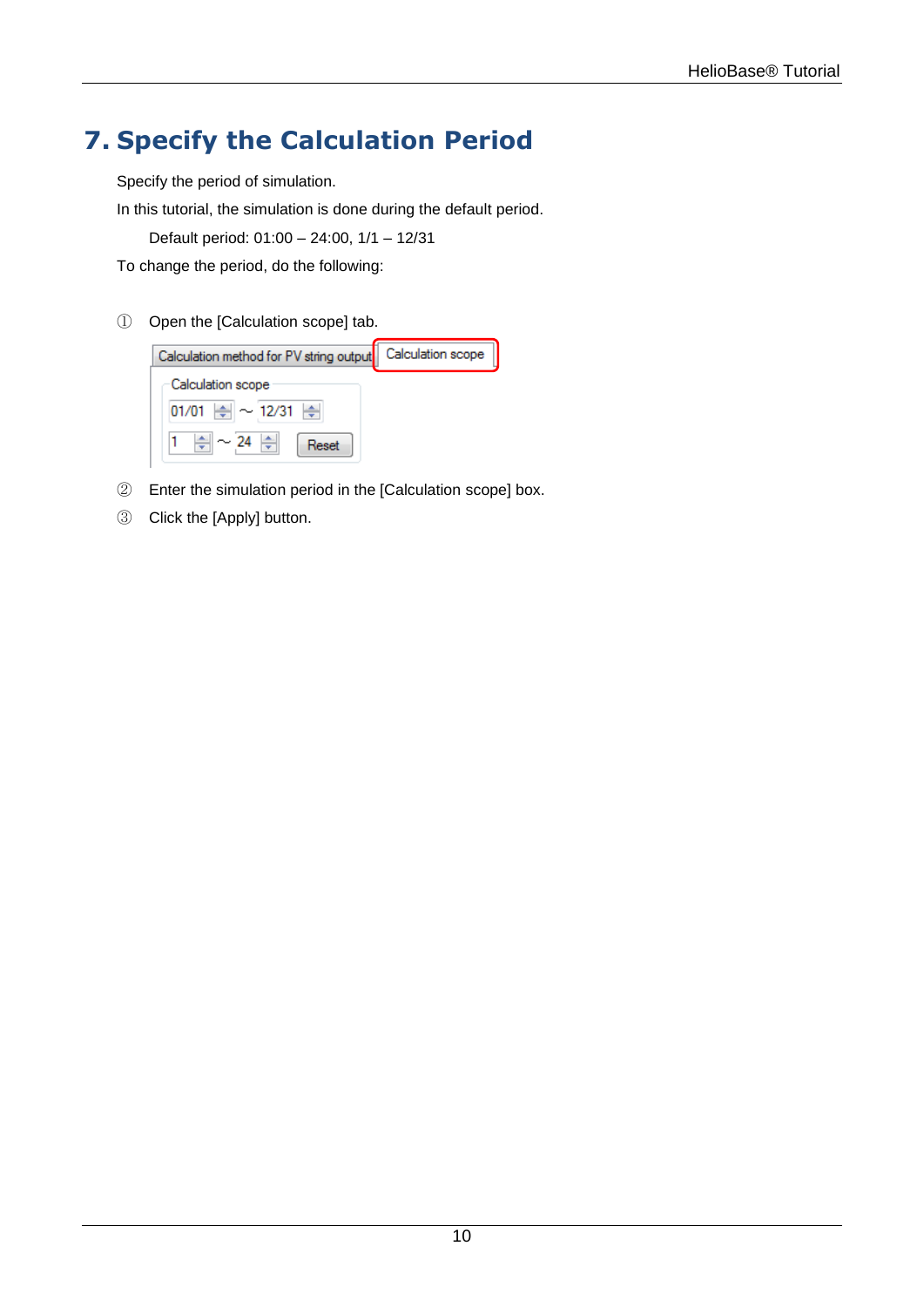# <span id="page-12-0"></span>**8. Specify the Calculation Method for Shading Effect**

Set how the shade cast on the PV array affects the simulation.

In this tutorial, only diffuse irradiation is used for the irradiation of the PV module in the simulation.

To change the setting, do the following:

① Open the [Calculation scope] tab.

| Calculation method for PV string output Calculation scope |  |
|-----------------------------------------------------------|--|
|-----------------------------------------------------------|--|

② Select [Apply diffuse solar radiation if shaded]in the [Shadow Calculation] list box.

| Shading calculation                        |
|--------------------------------------------|
| Limadiation is 0 in case shadow            |
| No shadow calculation                      |
| apply diffuse irradiance in case of shadow |
| Irradiation is U in case of shadow         |
| apply diffuse irradiance for shadow ratio  |
| Irradiation for shadow ratio is 0          |

③ Click the [Update] button.

#### ◇NOTE◇

Shading calculation types

There are 5 calculation methods that can be set in [Shadow Calculation] as follows:

[No shading calculation]

No shadow calculation

[Apply diffuse irradiance in case of shadow]

If shaded, only diffuse irradiation is applied to irradiation for calculation.

[Irradiation is 0 in case of shadow]

If shaded, set the irradiation to 0 for calculation.

[Shade ratio: apply diffuse irradiance for shadow ratio]

Set the shade ratio to diffuse solar radiation amount, otherwise to normal radiation amount for calculation.

[Shade ratio: Irradiation for shadow ration is 0]

Set the irradiation for the shade ratio is 0, otherwise to normal radiation amount for calculation.

Also, [JIS C8907 parameter method], [Monthly temperature factor method] and [PV module IV curve synthetic method] have different parameters because of different shade determination methods.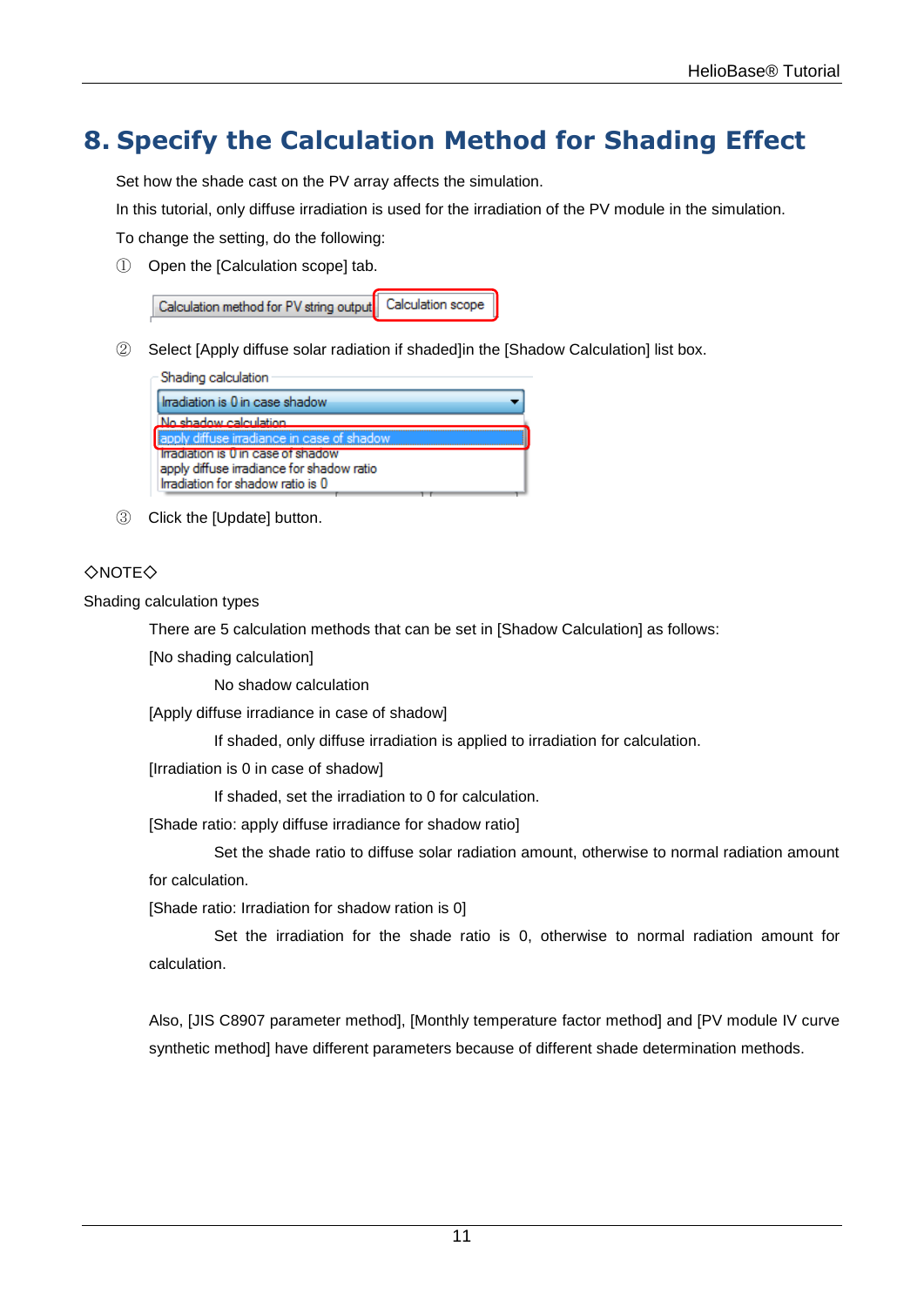### ◇NOTE◇

Shade determination method in the power generation calculation method

Shade determination method in [JIS C8907 parameter method] and [Monthly temperature factor method]

Above methods determine the shade for each PV module.

The following parameters can be set:



[N of shade check Set some check points in the PV module. Determine if any of the points pnts] are shaded. This parameter shows the number of check points. Place the check points evenly in the PV module plane where the plane can be divided evenly vertically and horizontally and the points can be set in the center of the divided segments.









[Det. ration of shade %] Ratio of the shaded points. [Calculate shadow with check pnts only for Y dir. each panel]

Determine the shade ratio using only the check points in Y-direction in the PV module.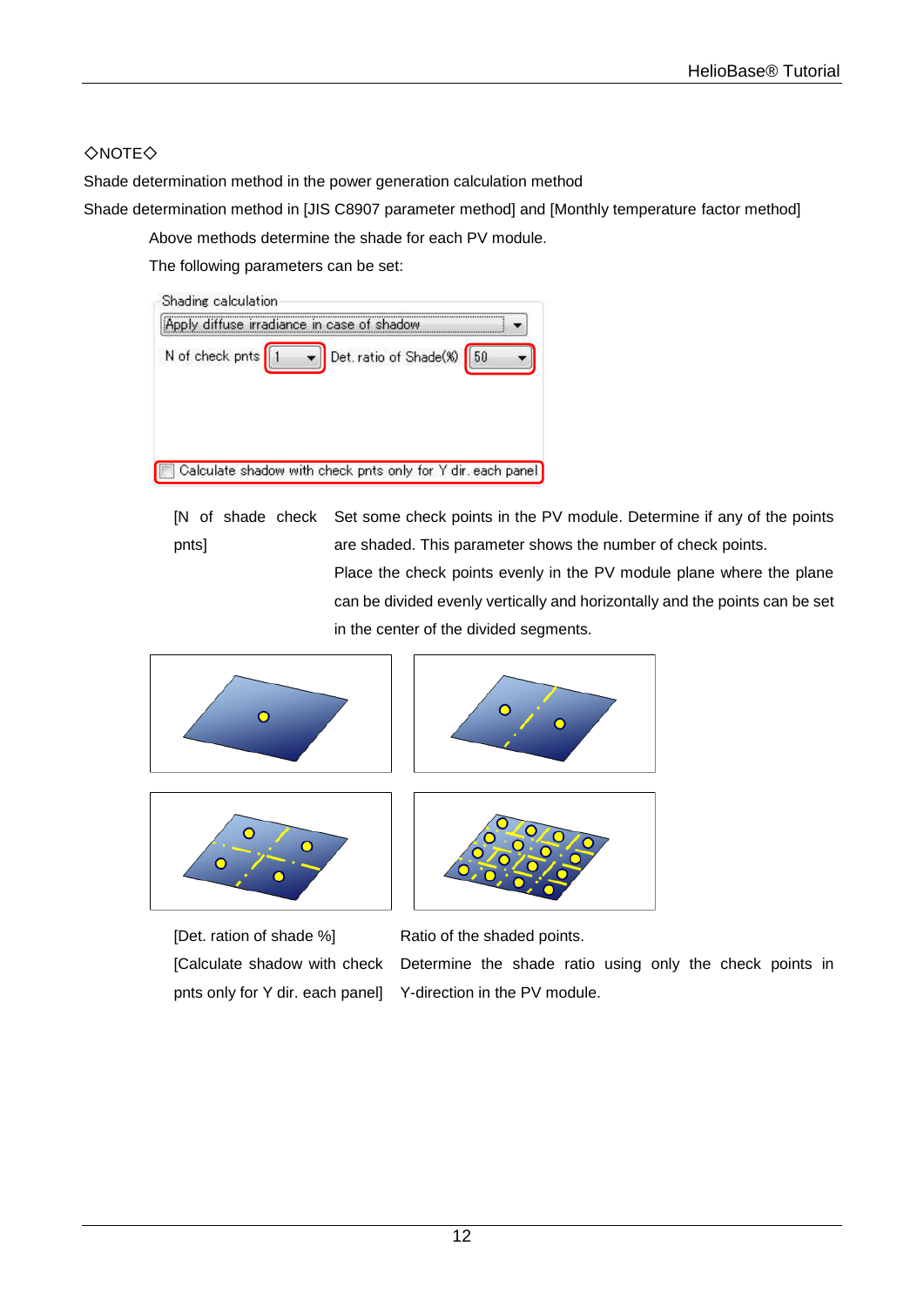Shade determination method in [PV module IV curve synthetic method]

This method derives the cells that have the most shade effect in each cell string, and the shade ratio of the cell is set as the cell string shade ratio.

The following parameters can be set:

| Irradiation is 0 in case of shadow     |                        |          |    |
|----------------------------------------|------------------------|----------|----|
|                                        | Det. ratio of Shade(%) |          | 50 |
| N of primary check pnts                | 2 L edge               | 2 W edge |    |
| N of convergence partitions   2 L edge |                        | 2 W edge |    |

N of primary check pnts This method does multiple calculations to determine the shade. This parameter sets the number of division points in the L-direction and the W-direction used in the primary check.

> The primary check verifies whether each check point is shaded. If only some points are shaded, a secondary check is done. If all points are shaded, the check completes and the shade ratio in the region in the segment is defined as 100%.



[Example: L edge: 3 points, W edge: 2 points]

N of convergence partitions In the secondary calculation, the area is divided into 4 segments and the calculation is done recursively.

> The [Convergent divisions] specifies the number of cells (among check points) in which the recursive calculation converges.

> When the secondary calculation converges, the shade ratio of each cell is obtained. The value of the cell (in the PV cell string) that has the highest shade ratio is used as the shade ratio of the PV cell string.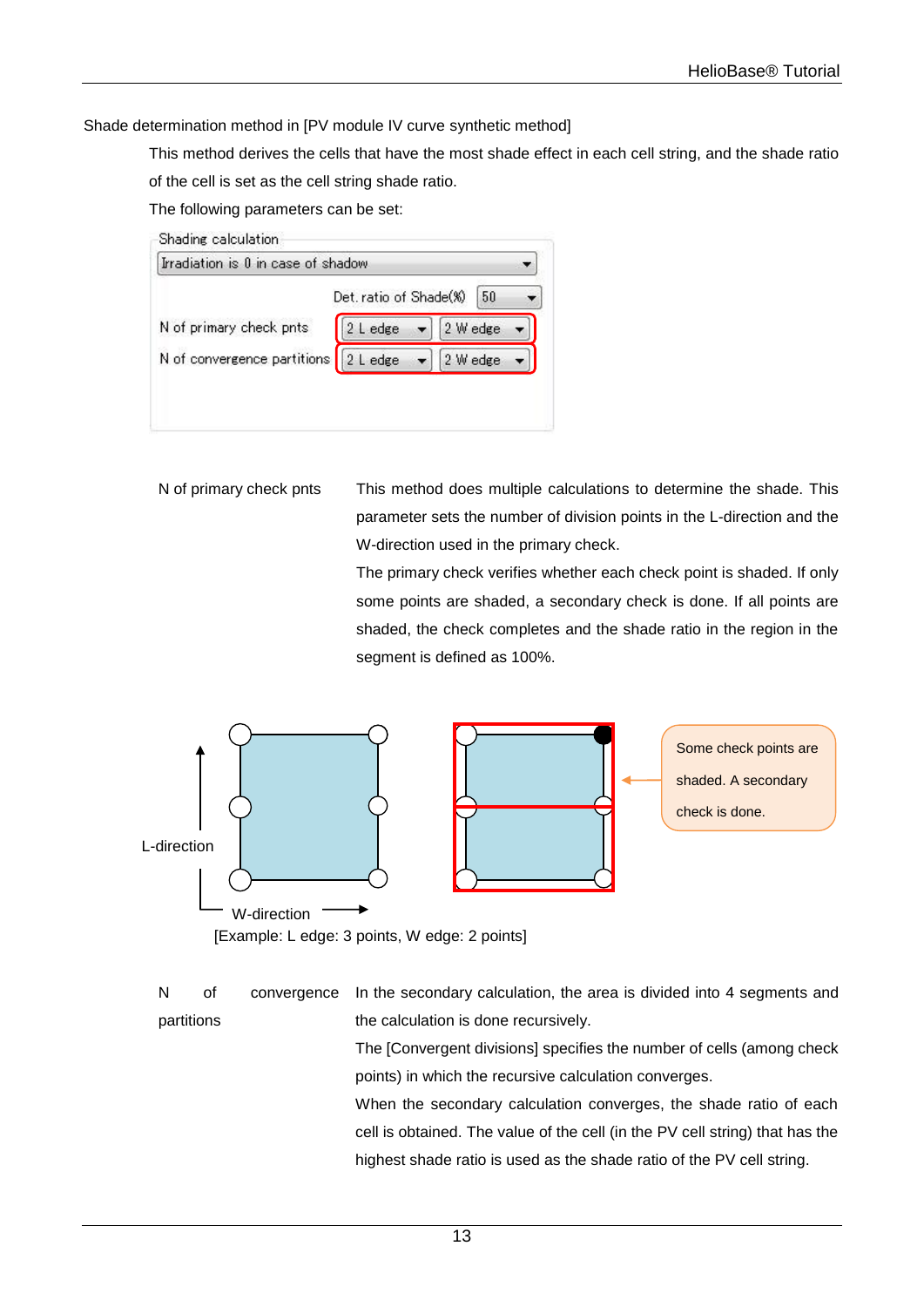# <span id="page-15-0"></span>**9. Simulation**

After setting the calculation parameters (Chapters 3 – 8), start the simulation.

Open the [CalcUnit] tab. Click the [Calculatation] button.

| Apply |
|-------|
|       |

The calculation starts and the calculation status is shown in the status bar.

| 4 2 Calculating  31/365, 4 active, Elapsed 00:00:36.7253832 |  |
|-------------------------------------------------------------|--|

After the calculation, the status bar shows the following, and the calculation result node is automatically selected.

r an an a <sup>8</sup> 尼日日公(Calculation is finished. Elapsed time of All=00:14:15 Shade cal==00:05:20.5372346

| Root <sub>0</sub><br>⊟…'                                                                            |
|-----------------------------------------------------------------------------------------------------|
|                                                                                                     |
| E E CalcUnit0 <grid connected="" system=""> Tutorial1</grid>                                        |
| Option0 C8907 method, Irradiation is 0 in case shadow, Num. of shadow check point: 1, Shadow ju → ^ |
| i… ➡ Params0 Khd:0.97 Kpa:0.97 Kpm:0.94                                                             |
| i⊟ (→ PCS0 ID=PCS-420 P=4.0kW DC=80-550V                                                            |
| :……■■ PVString0 ID=1 sn=10 Vpmax=477.0V P=900.0W Area=10.54m2                                       |
| :……■■ PVString1 ID=2 sn=10 Vpmax=477.0V P=900.0W Area=10.54m2                                       |
| Selected automatically.<br>i■■ PVString2 ID=3 sn=10 Vpmax=477.0V P=900.0W Area=10.54m2              |
| CalcUnit0 <grid connected="" system=""> Tutorial1 -Result1</grid>                                   |
|                                                                                                     |
| — → Params0 Khd:0.97 Kpa:0.97 Kpm:0.94                                                              |
| i⊟ (+ PCS0 ID=PCS-420 P=4.0kW DC=80-550V                                                            |
| :■■ PVString0 ID=1 sn=10 Vpmax=477.0V P=900.0W Area=10.54m2                                         |
| ■■ PVString1 ID=2 sn=10 Vpmax=477.0V P=900.0W Area=10.54m2                                          |
| -■■ PVString2 ID=3 sn=10 Vpmax=477.0V P=900.0W Area=10.54m2                                         |
|                                                                                                     |

#### ◇NOTE◇

During calculation, clicking the [Cancel calculation] button cancels the calculation.

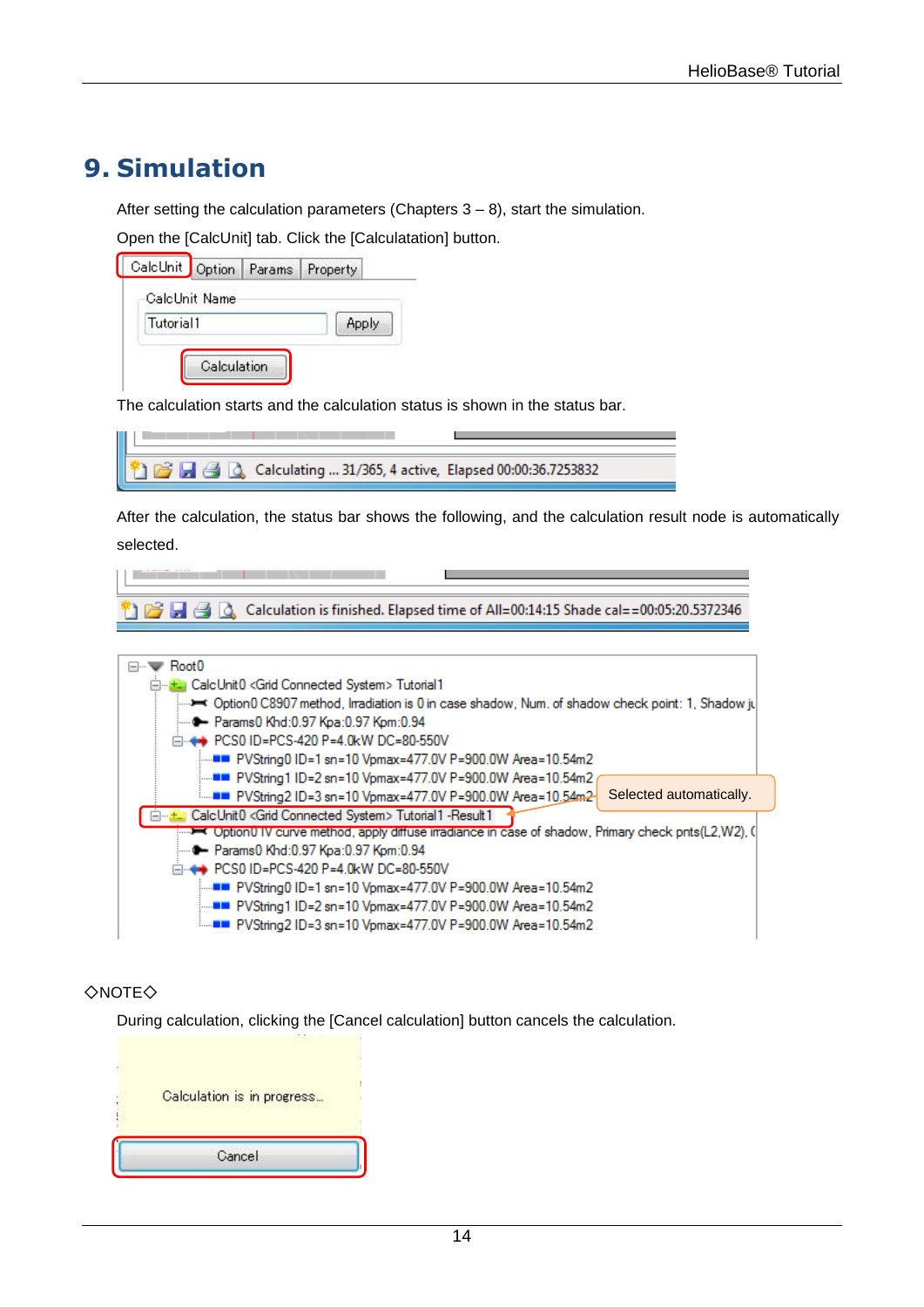# <span id="page-16-0"></span>**10. Verify the Simulation Result**

Verify the simulation result.

### <span id="page-16-1"></span>**Verify the result summary.**

Verify the result summary.

Click and select the [Calculation result] node, and open the [Results summary] (right side of the screen) Results summary Results tables | IV curve Elements

The following table is shown.

| Elements | Results summary                          |               | Results tables                          | IV curve            |                        |                                     |                             |            |                                     |      |                                   |
|----------|------------------------------------------|---------------|-----------------------------------------|---------------------|------------------------|-------------------------------------|-----------------------------|------------|-------------------------------------|------|-----------------------------------|
|          | View summary of selected node            |               |                                         |                     | Graph Types            |                                     |                             |            |                                     |      |                                   |
| Item     |                                          |               | Valu                                    |                     | Performance Ratio      |                                     | ▼                           |            |                                     |      |                                   |
|          | Number of PV module series               |               | 10                                      |                     |                        |                                     | $^\circledR$                |            |                                     |      |                                   |
|          | Number of PV strings                     |               | $\overline{3}$                          |                     |                        | Performance Ratio                   |                             |            |                                     |      |                                   |
|          | Number of PV modules                     |               | 30                                      | $\Omega$            | 100                    |                                     |                             |            |                                     |      |                                   |
|          |                                          |               | PV area total[m2] 31.63                 |                     |                        |                                     |                             |            |                                     |      |                                   |
|          | Nominal system power total[kW]           |               | 2.70                                    |                     | 50                     |                                     |                             |            |                                     |      |                                   |
|          | PV conversion efficiency[%]              |               | 8.53                                    |                     | Performance Ratio [%]  |                                     |                             |            |                                     |      |                                   |
|          |                                          |               |                                         |                     | $\Omega$<br>Fen<br>Jan | Mar<br>Apr                          | May<br>Jun                  | Jul<br>Aug | Sep<br>Oct                          | Nov  | Dec                               |
|          | ൙                                        |               |                                         |                     | (6)                    | (8)<br>7                            |                             |            |                                     |      |                                   |
|          | <b>Summary Tables</b>                    | Result Graphs |                                         | PV placement planes | PV modules             | PV strings<br><b>PCS</b>            |                             |            |                                     |      |                                   |
|          | Irradiance<br>in PV arrav<br>plane[k\\h] |               | PV Array<br>output energy<br>in DC[kWh] | Loss<br>energy[kWh] | Load<br>energy[kWh]    | Energy<br>from utility<br>grid[kWn] | Total output<br>energy[kwh] |            | System<br>Efficiency <sup>[%]</sup> |      | Capacit<br>Factor <sup>[9</sup> ] |
| Jan      | 1,580.89                                 |               | 82.80                                   | 5.38                | 0.00                   | 0.00                                |                             | 77.42      |                                     | 4.90 |                                   |
| Fen      | 1,981.99                                 |               | 106.99                                  | 6.95                | 0.00                   | 0.00                                |                             | 100.04     |                                     | 5.05 |                                   |
| Mar      | 2,853.43                                 |               | 166.36                                  | 10.81               | 0.00                   | 0.00                                |                             | 155.54     |                                     | 5.45 |                                   |
| Apr      | 3,524.17                                 |               | 218.76                                  | 14.22               | 0.00                   | 0.00                                |                             | 204.54     |                                     | 5.80 |                                   |
| May      | 4,483.30                                 |               | 305.28                                  | 19.84               | 0.00                   | 0.00                                |                             | 285.43     |                                     | 6.37 |                                   |
| Jun      | 3,622.85                                 |               | 249.02                                  | 16.19               | 0.00                   | 0.00                                |                             | 232.83     |                                     | 6.43 |                                   |
| Jul      | 4.638.18                                 |               | 315.63                                  | 20.52               | 0.00                   | 0.00                                |                             | 295.12     |                                     | 6.36 |                                   |
| Aug      | 4,698.19                                 |               | 291.72                                  | 18.96               | 0.00                   | 0.00                                |                             | 272.76     |                                     | 5.81 |                                   |
| Sep      | 2,878.64                                 |               | 161.43                                  | 10.49               | 0.00                   | 0.00                                |                             | 150.94     |                                     | 5.24 |                                   |
| Oct      | 2,375.91                                 |               | 129.44                                  | 8.41                | 0.00                   | 0.00                                |                             | 121.02     |                                     | 5.09 |                                   |
| Nov      | 1,871.73                                 |               | 100.44                                  | 6.53                | 0.00                   | 0.00                                |                             | 93.91      |                                     | 5.02 |                                   |
| Dec      | 1,575.68                                 |               | 83.27                                   | 5.41                | 0.00                   | 0.00                                |                             | 77.85      |                                     | 4.94 |                                   |
| Total    | 36,084.96                                |               | 2,211.13                                | 143.72              | 0.00                   | 0.00                                |                             | 2,067.40   |                                     | 5.73 |                                   |
|          |                                          |               |                                         |                     |                        |                                     |                             |            |                                     |      |                                   |
| ∢        |                                          |               |                                         | Ш                   |                        |                                     |                             |            |                                     |      |                                   |
|          |                                          |               |                                         |                     |                        |                                     |                             |            |                                     |      |                                   |

The following data in the tabs and graphs are shown:

①… Total number of PV modules used in the simulation and other data are shown.

②… The calculation result graph is shown. The following data are shown in the graph. The values correspond to the values in the [Summary tables].

[Irradiance in PV array plane] [kWh]:

Total radiation (monthly) of the PV array plane (according to the calculation time)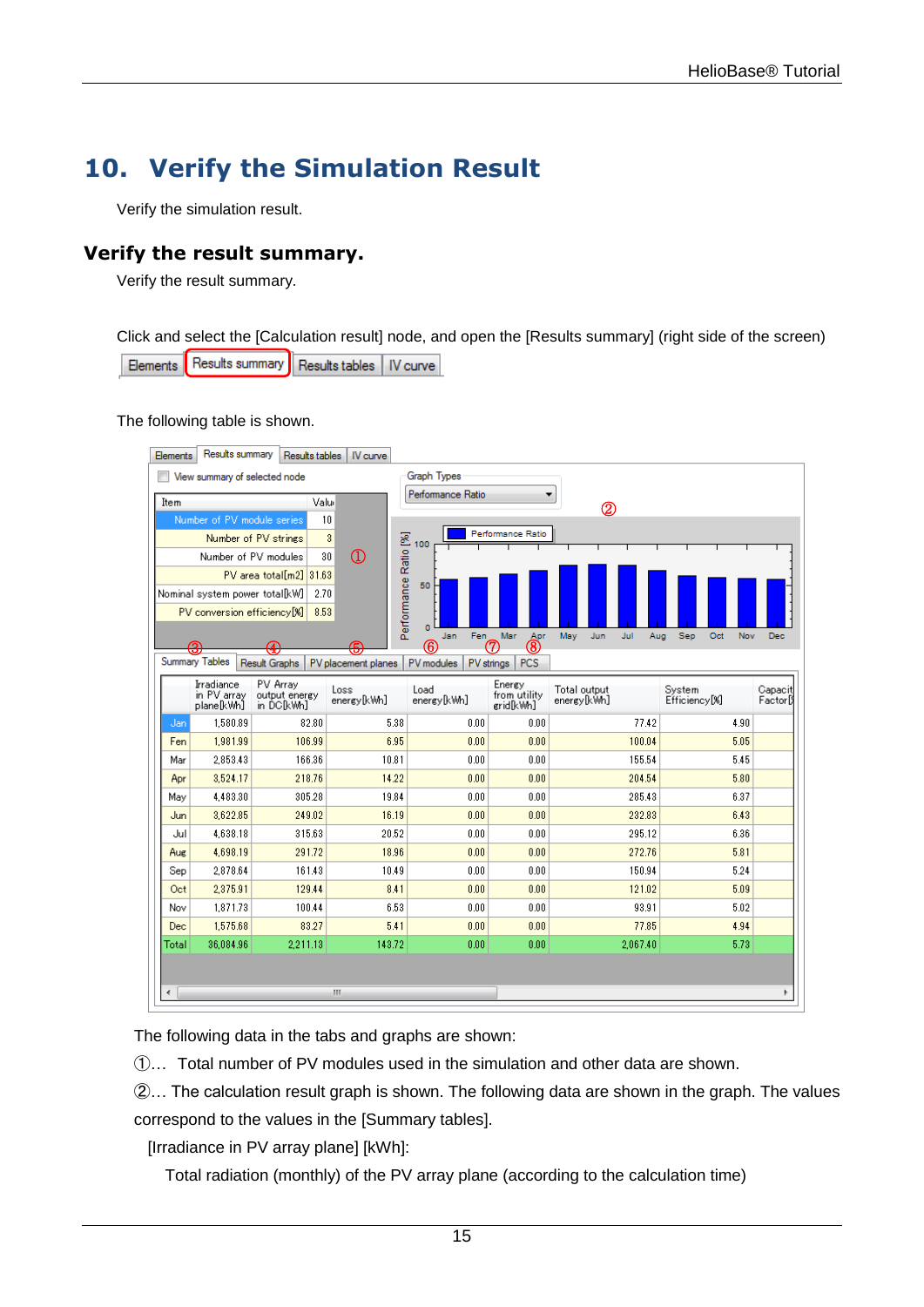[PV Array output energy in DC] [kWh]

Total PV array output (monthly) (according to the calculation time).

[Loss energy] [kWh]:

Total loss energy (monthly) (according to the calculation time).

[Load energy [kWh]]:

Total load energy (monthly) of the power (PCS's no-load loss, phantom load, operation power consumption, etc.) that the PV system itself consumes and the power that the loading apparatus consumes)

Energy from utility grid [kWh]:

Total energy (monthly) that had to be received from the grid as the result of the calculation of the generated power and load power.

Total output energy [kWh]:

Total power in a month: The power value (loss power and load power are subtracted from the PV output power (according to the calculation time)) is accumulated.

If there is power from the utility grid, the calculation is done assuming that the total output power is 0.

[System Efficiency] [%]:

The value (%) where the total output power (monthly) is divided by the PV array plane radiation.

[Capacity factor] [%]:

The value (%) where the total output power (monthly) is divided by the total of the nominal maximum output of the PV array and the total time (month).

The nominal maximum output of the PV array is calculated as follows:

[Nominal maximum output of the PV module] x [Number of units]

[System Yield] [h/month]:

The value where the total output power (monthly) is divided by the nominal maximum output of the PV array.

This value shows how many hours are required for the system to generate the power equivalent for one month if the PV array runs continuously in the nominal maximum output state.

[System Yield] [h/day]:

Equivalent system operation time for one day. The value calculated as the equivalent system operation time monthly is divided by the number of days in each month.

This value shows how many hours are required for the system to generate the power equivalent for the power for one day if the PV array runs continuously in the nominal maximum output state.

[Reference Yield] [h/month]: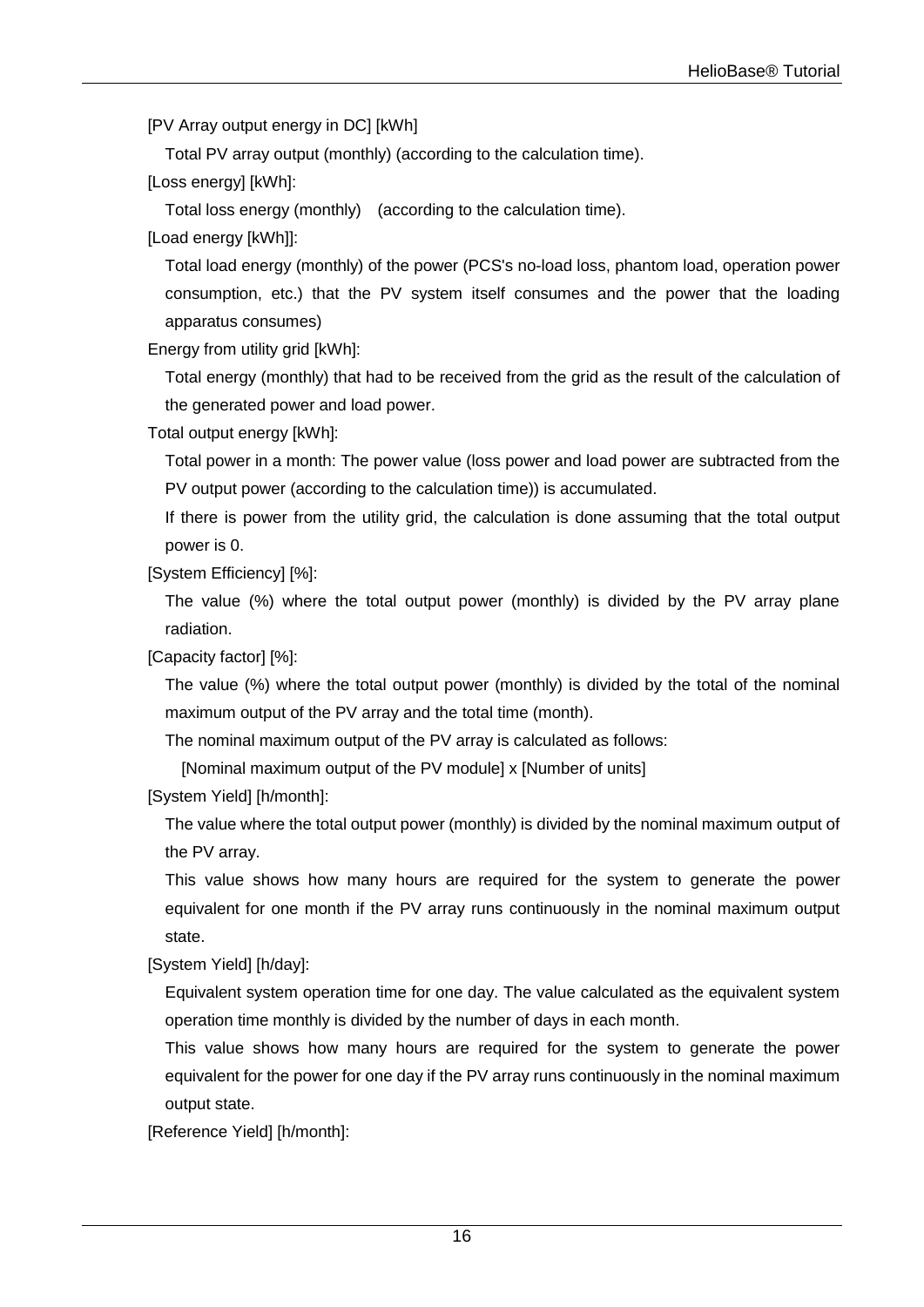This value shows the time required to supply the PV plane irradiation (month) with the irradiation intensity of the standard state (1.0kW/m<sup>2</sup>).

This value is calculated as PV plane irradiation divided by the PV array area.

[Performance Ratio] [%]:

The value (%) is calculated as the equivalent system operation time divided by the equivalent solar irradiation time.

This value is used as an index to describe PV system performance.

[Irradiance in PV array plane] [kWh/m<sup>2</sup>]:

The value shows that the PV plane irradiation is divided by the PV array area.

③… [Summary Tables]

Shows a summary of the data for each month.

④… [Result Graphs]

The enlarged graph of graph ②. Two graphs can be shown for comparison.

⑤… [PV placement planes]

Shows the data for the PV module placement planes.

⑥… [PV modules]

Shows the data of the PV modules used in the simulation.

⑦…PV strings

Shows the data of the PV strings used in the simulation.

⑧… [PCS]

Shows the data of the PCS used in the simulation.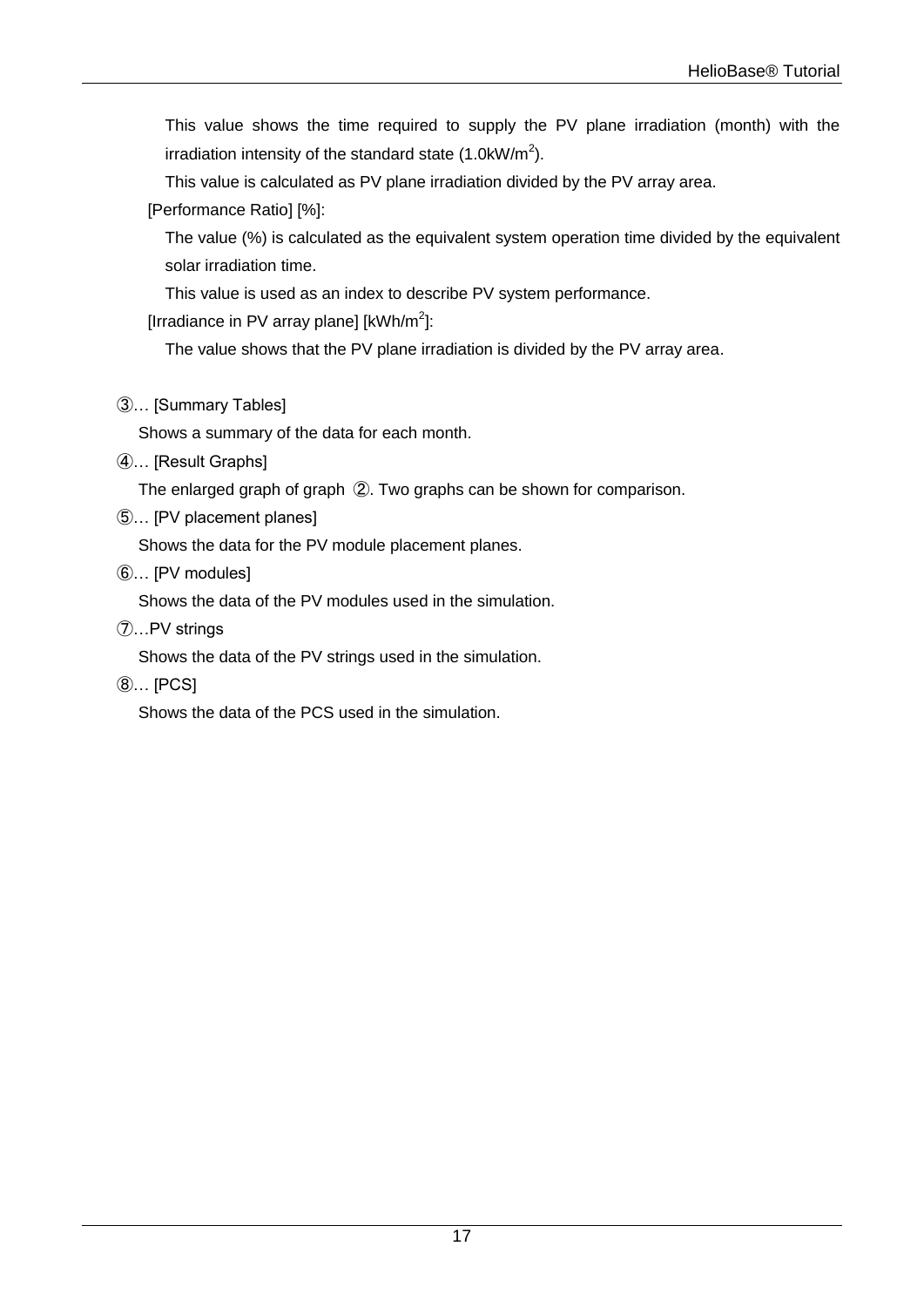### <span id="page-19-0"></span>**Verify the result table**

Verify the result table.

Click and select the [Calculation result] node, and open the [Results tables] tab (right side of the screen).

Results tables | IV curve Elements | Results summary

The following table is shown.

| Elements                            | Results summary                         | Results tables                | IV curve                                                      |                                                                |   |
|-------------------------------------|-----------------------------------------|-------------------------------|---------------------------------------------------------------|----------------------------------------------------------------|---|
| Type<br>0<br>61                     | Mon/Day/Hour<br>Month/Hour <sup>1</sup> | Mon/Day<br>O Mon<br>0<br>Year | 02 2on<br>≑<br><b>View details</b><br>View selected node only | $\overline{2}$<br>$\circled{3}$<br>$\left( \widehat{4}\right)$ |   |
| Node                                | Month                                   | Output<br>Energy(kWh)         | Input<br>Energy(kWh)                                          | Loss<br>Energy(kWh)                                            |   |
| CalcUnit0                           |                                         | 57.01                         | 57.01                                                         | 0.00                                                           |   |
| PCS <sub>0</sub>                    | $\mathbf{1}$                            | 57.01                         | 60.97                                                         | 3.96                                                           |   |
| PVString0                           | 1                                       | 20.94                         |                                                               | 3,519.60                                                       |   |
| <b>PVString1</b>                    | $\mathbf{1}$                            | 20.53                         |                                                               | 3,519.60                                                       | Ξ |
| PVString2                           | $\mathbf{1}$                            | 19.50                         |                                                               | 3,519.60                                                       |   |
| CalcUnit0                           | $\overline{c}$                          | 76.39                         | 76.39                                                         | 0.00                                                           |   |
| PCS <sub>0</sub>                    | $\overline{\mathbf{c}}$                 | 76.39                         | 81.71                                                         | 5.31                                                           |   |
| PVString0                           | $\overline{c}$                          | 28.07                         |                                                               | 3,270.70                                                       |   |
| PVString1                           | $\overline{\mathbf{c}}$                 | 27.68                         |                                                               | 3,270.70                                                       |   |
| PVString2                           | $\overline{c}$                          | 25.96                         |                                                               | 3,270.70                                                       |   |
| CalcUnit0                           | 3                                       | 122.66                        | 122.66                                                        | 0.00                                                           |   |
| PCS <sub>0</sub>                    | $\overline{\mathbf{3}}$                 | 122.66                        | 131.19                                                        | 8.53                                                           |   |
| PVString0                           | 3                                       | 45.81                         |                                                               | 6,940.70                                                       |   |
| PVString1                           | 3                                       | 44.38                         |                                                               | 6,940.70                                                       |   |
| PVString2                           | $\boldsymbol{3}$                        | 40.99                         |                                                               | 6,940.70                                                       |   |
| CalcUnit0                           | 4                                       | 184.50                        | 184.50                                                        | 0.00                                                           |   |
| PCS <sub>0</sub>                    | 4                                       | 184.50                        | 197.33                                                        | 12.83                                                          |   |
| PVString <sub>0</sub>               | 4                                       | 78.15                         |                                                               | 10,864.50                                                      |   |
| PVString1                           | 4                                       | 66.21                         |                                                               | 10,864.50                                                      |   |
| PVString2                           | $\ddot{\phantom{1}}$                    | 52.97                         |                                                               | 10,864.50                                                      |   |
| CalcUnit0                           | 5                                       | 280.14                        | 280.14                                                        | 0.00                                                           |   |
| PCS <sub>0</sub>                    | $\overline{5}$                          | 280.14                        | 299.62                                                        | 19.48                                                          |   |
| $P \setminus \mathcal{S}$ tring $0$ | 5.                                      | 102.00                        |                                                               | 14 8 72 10                                                     |   |

The following describes the parameters: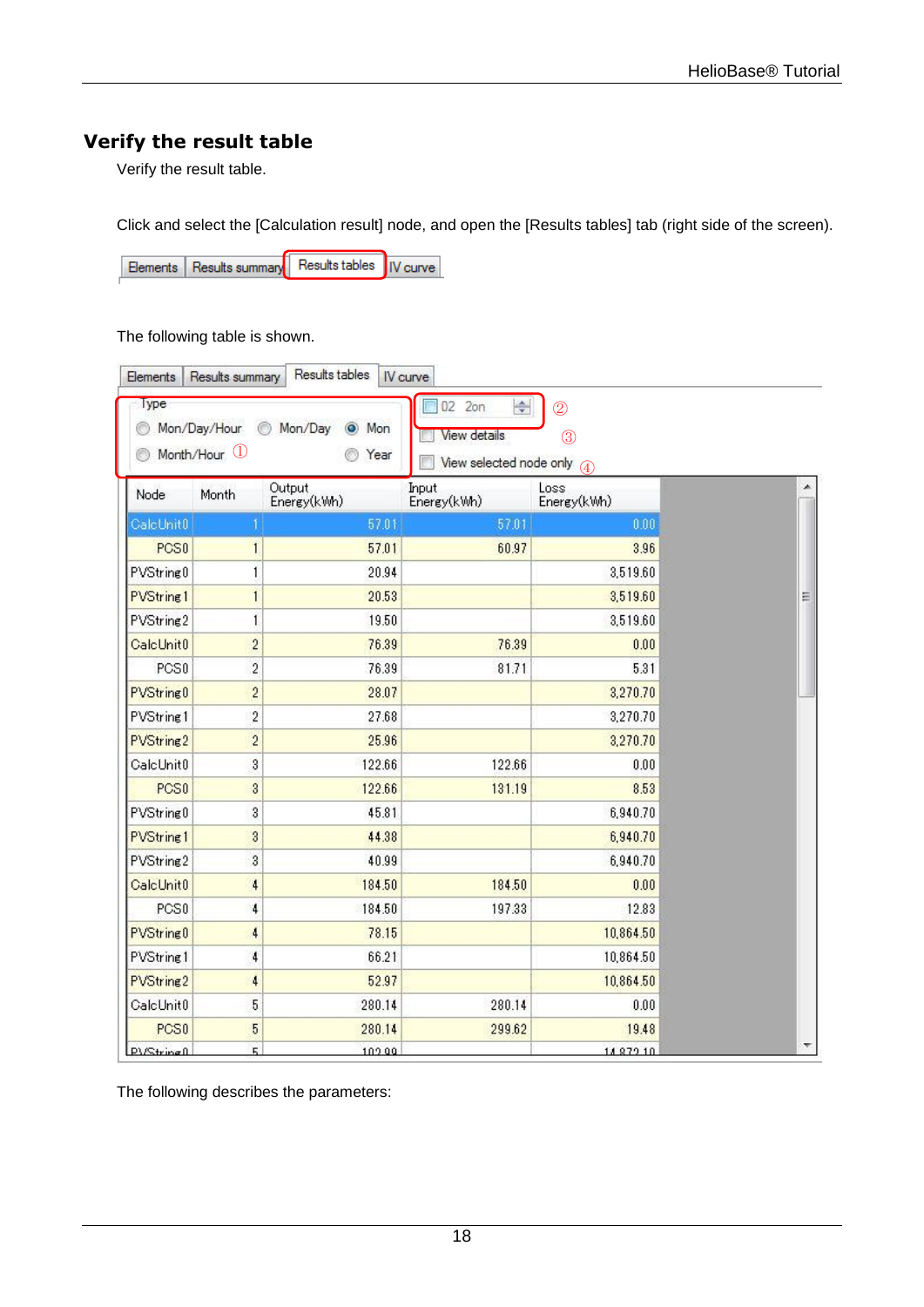#### ①…[Type]

Select the time (unit) to select the result data.

②…[Month/Day/Hour]

Select (checkmark) a particular parameter (month, date, hour) to narrow down the data selected in ①.

③…[View details]

Show data other that power.

④…[View selected node only]

If selected, the [Specification tree] shows the result for only the selected node.

| CalcUnit0 <grid connected="" system=""> Tutorial1 -Result1<br/>Detion D IV curve method, Irradiation is 0 in case of shadow, Primary check-<br/>Params0 Khd:0.97 Kpa:0.97 Kpm:0.94<br/>PCS0.ID=PCS420 P=4.0kW.DC=80-550V<br/>PVString0 ID=1 sn=10 Vpmax=477.0V P=900.0W Area=10.54m2<br/>Elman BP V String HID=2 sn=10 Vomax=4 / / UV P =900 TOW Area =10.54m2</grid> |                       | Mon/Dav/Hour<br>Month/Hour | Mon/Day | IV curve<br>⊚<br>Mon<br>€<br>Year | $\Box$ 02<br>四 | $\Rightarrow$<br>2on<br>View details<br>View selected node only |                     |
|-----------------------------------------------------------------------------------------------------------------------------------------------------------------------------------------------------------------------------------------------------------------------------------------------------------------------------------------------------------------------|-----------------------|----------------------------|---------|-----------------------------------|----------------|-----------------------------------------------------------------|---------------------|
| (a)  III PVString2 ID=3 sn=10 Vpmax=477.0V P=900.0W Area=10.54m2                                                                                                                                                                                                                                                                                                      | Node                  | Month                      | Hour    | Output<br>Energy(kWh)             |                | Input<br>Energy(kWn)                                            | esol<br>Energy(kWn) |
|                                                                                                                                                                                                                                                                                                                                                                       | CalcUnit <sub>0</sub> |                            |         |                                   | 0.00           | 0.00                                                            | 0.00                |
|                                                                                                                                                                                                                                                                                                                                                                       | PCSB                  |                            |         |                                   | 0.00           | 0.00                                                            | 0.00                |
|                                                                                                                                                                                                                                                                                                                                                                       |                       |                            |         |                                   |                |                                                                 |                     |
|                                                                                                                                                                                                                                                                                                                                                                       |                       |                            |         |                                   | 00             |                                                                 |                     |
| If [PVString0] is selected in the [Specification tree], the result table                                                                                                                                                                                                                                                                                              |                       |                            |         |                                   | 00             |                                                                 | 102.00<br>102.00    |
|                                                                                                                                                                                                                                                                                                                                                                       |                       |                            |         |                                   | 00             |                                                                 |                     |
|                                                                                                                                                                                                                                                                                                                                                                       |                       |                            |         |                                   | 00             | 0.00                                                            | 102.00<br>0.00      |
| shows the data only for [PVString0].                                                                                                                                                                                                                                                                                                                                  |                       |                            |         |                                   | .00            | 0.00                                                            | 0.00                |

### <span id="page-20-0"></span>**Verify the IV curve data**

Verify the IV curve data of the PV string in each time period in the simulation.

If the calculation method is [PV module IV curve synthetic method], the modules and cell strings are shown in addition to the PV String nodes. Selecting a node in the tree

In [Specification tree], select the PV string under the calculation result node to verify and open the [IV curve] tab.